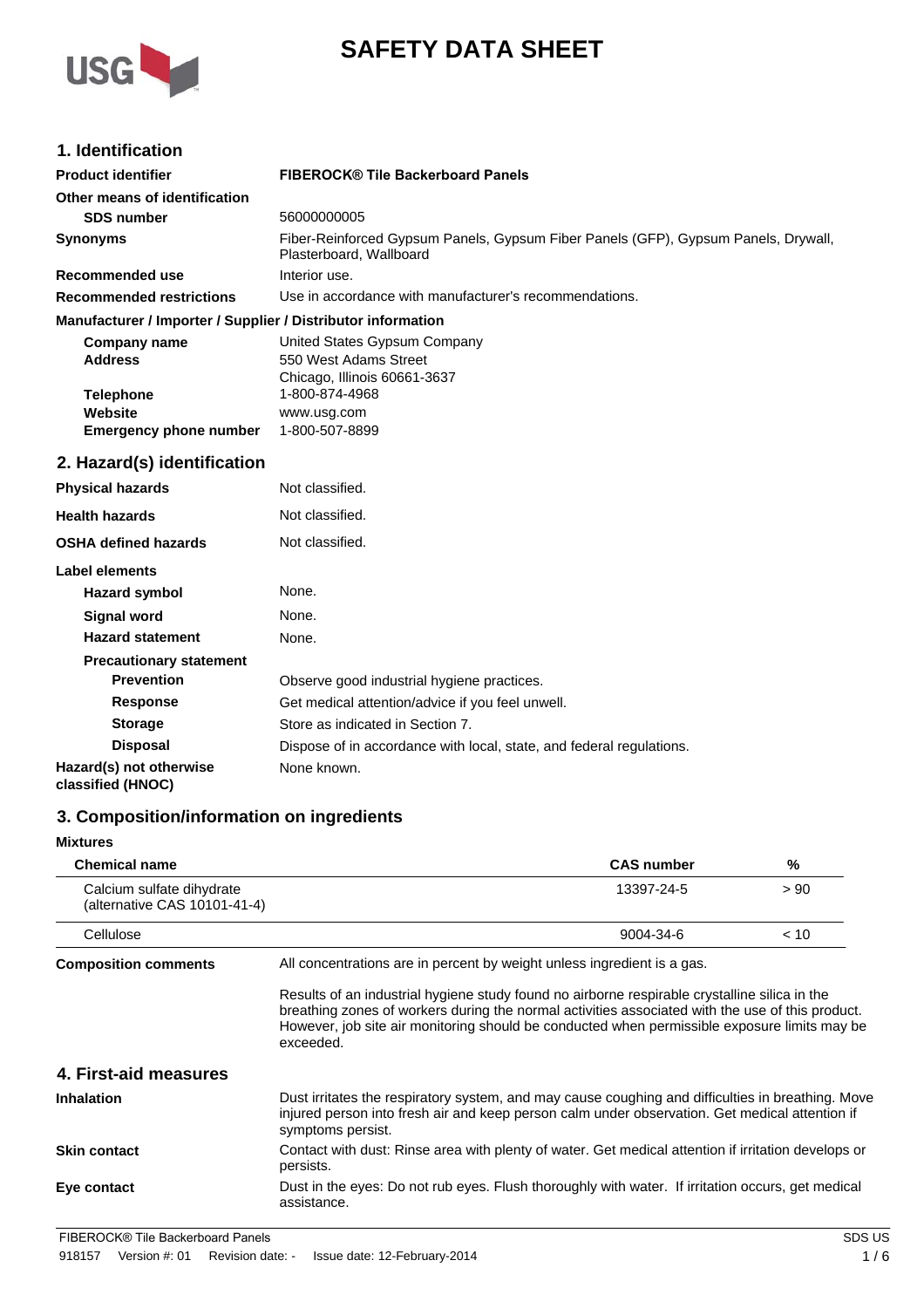| Ingestion                                                                    | Rinse mouth. Get medical attention if symptoms occur.                                                                                                                                                                                                                                                                                                                                                                                                                                                                                                                                                                                                                 |
|------------------------------------------------------------------------------|-----------------------------------------------------------------------------------------------------------------------------------------------------------------------------------------------------------------------------------------------------------------------------------------------------------------------------------------------------------------------------------------------------------------------------------------------------------------------------------------------------------------------------------------------------------------------------------------------------------------------------------------------------------------------|
| <b>Most important</b><br>symptoms/effects, acute and<br>delayed              | Under normal conditions of intended use, this material does not pose a risk to health. Dust may<br>irritate throat and respiratory system and cause coughing.                                                                                                                                                                                                                                                                                                                                                                                                                                                                                                         |
| Indication of immediate<br>medical attention and special<br>treatment needed | Provide general supportive measures and treat symptomatically.                                                                                                                                                                                                                                                                                                                                                                                                                                                                                                                                                                                                        |
| <b>General information</b>                                                   | Ensure that medical personnel are aware of the material(s) involved.                                                                                                                                                                                                                                                                                                                                                                                                                                                                                                                                                                                                  |
| 5. Fire-fighting measures                                                    |                                                                                                                                                                                                                                                                                                                                                                                                                                                                                                                                                                                                                                                                       |
| Suitable extinguishing media<br><b>Unsuitable extinguishing</b><br>media     | Use fire-extinguishing media appropriate for surrounding materials.<br>Not applicable.                                                                                                                                                                                                                                                                                                                                                                                                                                                                                                                                                                                |
| Specific hazards arising from<br>the chemical                                | Not a fire hazard.                                                                                                                                                                                                                                                                                                                                                                                                                                                                                                                                                                                                                                                    |
| Special protective equipment<br>and precautions for firefighters             | Selection of respiratory protection for firefighting: follow the general fire precautions indicated in<br>the workplace. Self-contained breathing apparatus and full protective clothing must be worn in<br>case of fire.                                                                                                                                                                                                                                                                                                                                                                                                                                             |
| <b>Fire-fighting</b><br>equipment/instructions                               | Use standard firefighting procedures and consider the hazards of other involved materials.                                                                                                                                                                                                                                                                                                                                                                                                                                                                                                                                                                            |
| <b>Specific methods</b>                                                      | Cool material exposed to heat with water spray and remove it if no risk is involved.                                                                                                                                                                                                                                                                                                                                                                                                                                                                                                                                                                                  |
| 6. Accidental release measures                                               |                                                                                                                                                                                                                                                                                                                                                                                                                                                                                                                                                                                                                                                                       |
| Personal precautions,<br>protective equipment and<br>emergency procedures    | See Section 8 of the SDS for Personal Protective Equipment.                                                                                                                                                                                                                                                                                                                                                                                                                                                                                                                                                                                                           |
| <b>Methods and materials for</b><br>containment and cleaning up              | No specific clean-up procedure noted. For waste disposal, see Section 13 of the SDS.                                                                                                                                                                                                                                                                                                                                                                                                                                                                                                                                                                                  |
| <b>Environmental precautions</b>                                             | Avoid discharge to drains, sewers, and other water systems.                                                                                                                                                                                                                                                                                                                                                                                                                                                                                                                                                                                                           |
| 7. Handling and storage                                                      |                                                                                                                                                                                                                                                                                                                                                                                                                                                                                                                                                                                                                                                                       |
| <b>Precautions for safe handling</b>                                         | Use work methods like "score and snap" to minimize dust production. Avoid inhalation of dust and<br>contact with skin and eyes. Wear appropriate personal protective equipment. Wash hands after<br>handling. Observe good industrial hygiene practices. When moving board with a forklift or similar<br>equipment, it is essential that the equipment be rated capable of handling the loads. The forks<br>should always be long enough to extend completely through the width of the load. Fork spacing<br>between supports should be one half the length of the panels or base being handled so that a<br>maximum of 3' extends beyond the supports on either end. |

**Conditions for safe storage, including any incompatibilities** Store in a cool, dry, well-ventilated place. Store away from incompatible materials. Protect product from physical damage. Protect from weather and prevent exposure to sustained moisture. FIBEROCK® panels should be stored flat.

## **8. Exposure controls/personal protection**

#### **Occupational exposure limits**

**US. OSHA Table Z-1 Limits for Air Contaminants (29 CFR 1910.1000)**

| <b>Components</b>                                                                | <b>Type</b> | Value              | <b>Form</b>          |
|----------------------------------------------------------------------------------|-------------|--------------------|----------------------|
| Calcium sulfate dihydrate<br>(alternative CAS<br>10101-41-4) (CAS<br>13397-24-5) | <b>PEL</b>  | $5 \text{ mg/m}$   | Respirable fraction. |
|                                                                                  |             | 15 mg/m $3$        | Total dust.          |
| Cellulose (CAS 9004-34-6)                                                        | <b>PEL</b>  | $5 \text{ mg/m}$ 3 | Respirable fraction. |
|                                                                                  |             | $15 \text{ mg/m}$  | Total dust.          |
| US. ACGIH Threshold Limit Values                                                 |             |                    |                      |
| <b>Components</b>                                                                | <b>Type</b> | Value              | <b>Form</b>          |
| Calcium sulfate dihydrate<br>(alternative CAS<br>10101-41-4) (CAS<br>13397-24-5) | <b>TWA</b>  | $10 \text{ mg/m}$  | Inhalable fraction.  |
| Cellulose (CAS 9004-34-6)                                                        | <b>TWA</b>  | $10 \text{ mg/m}$  |                      |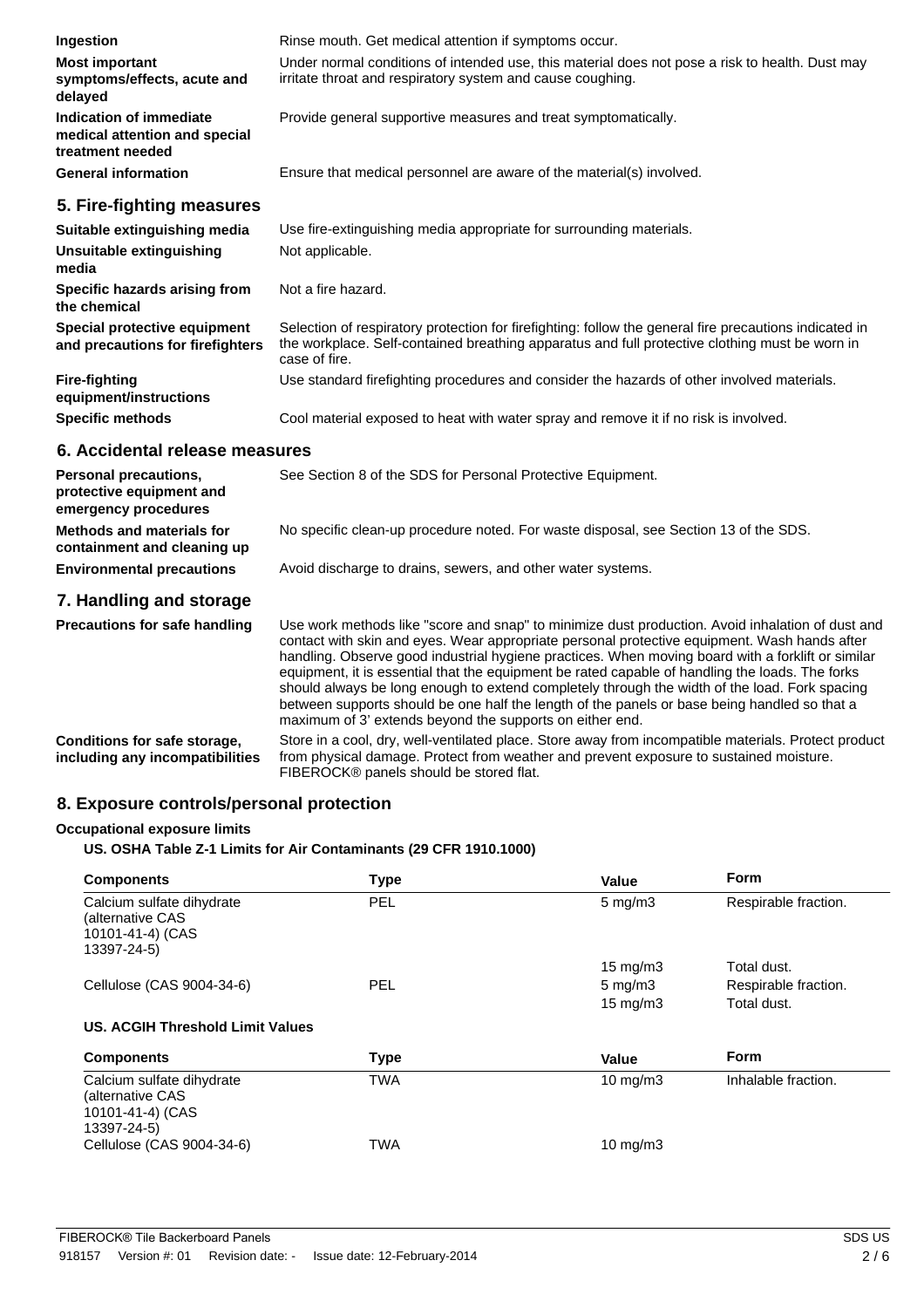## **US. NIOSH: Pocket Guide to Chemical Hazards**

| <b>Components</b>                                                                | Type                                                                                                                                                                                                                                                                                                                                                                                                                                                                                                                                                                                                                                                                                                                                                    | Value                    | <b>Form</b>          |
|----------------------------------------------------------------------------------|---------------------------------------------------------------------------------------------------------------------------------------------------------------------------------------------------------------------------------------------------------------------------------------------------------------------------------------------------------------------------------------------------------------------------------------------------------------------------------------------------------------------------------------------------------------------------------------------------------------------------------------------------------------------------------------------------------------------------------------------------------|--------------------------|----------------------|
| Calcium sulfate dihydrate<br>(alternative CAS<br>10101-41-4) (CAS<br>13397-24-5) | <b>TWA</b>                                                                                                                                                                                                                                                                                                                                                                                                                                                                                                                                                                                                                                                                                                                                              | $5 \text{ mg/m}$ 3       | Respirable.          |
|                                                                                  |                                                                                                                                                                                                                                                                                                                                                                                                                                                                                                                                                                                                                                                                                                                                                         | $10$ mg/m $3$            | Total                |
| Cellulose (CAS 9004-34-6)                                                        | <b>TWA</b>                                                                                                                                                                                                                                                                                                                                                                                                                                                                                                                                                                                                                                                                                                                                              | $5$ mg/m $3$<br>10 mg/m3 | Respirable.<br>Total |
| <b>Biological limit values</b>                                                   | No biological exposure limits noted for the ingredient(s).                                                                                                                                                                                                                                                                                                                                                                                                                                                                                                                                                                                                                                                                                              |                          |                      |
| Appropriate engineering<br>controls                                              | Provide sufficient ventilation for operations causing dust formation. Observe occupational<br>exposure limits and minimize the risk of exposure.                                                                                                                                                                                                                                                                                                                                                                                                                                                                                                                                                                                                        |                          |                      |
|                                                                                  | Individual protection measures, such as personal protective equipment                                                                                                                                                                                                                                                                                                                                                                                                                                                                                                                                                                                                                                                                                   |                          |                      |
| <b>Eye/face protection</b>                                                       | Wear approved safety goggles.                                                                                                                                                                                                                                                                                                                                                                                                                                                                                                                                                                                                                                                                                                                           |                          |                      |
| <b>Skin protection</b>                                                           |                                                                                                                                                                                                                                                                                                                                                                                                                                                                                                                                                                                                                                                                                                                                                         |                          |                      |
| <b>Hand protection</b>                                                           | It is a good industrial hygiene practice to minimize skin contact. For prolonged or repeated skin<br>contact use suitable protective gloves.                                                                                                                                                                                                                                                                                                                                                                                                                                                                                                                                                                                                            |                          |                      |
| Other                                                                            | Normal work clothing (long sleeved shirts and long pants) is recommended.                                                                                                                                                                                                                                                                                                                                                                                                                                                                                                                                                                                                                                                                               |                          |                      |
| <b>Respiratory protection</b>                                                    | If engineering controls do not maintain airborne concentrations below recommended exposure<br>limits (where applicable) or to an acceptable level (in countries where exposure limits have not<br>been established), an approved respirator must be worn. Use a NIOSH/MSHA approved air<br>purifying respirator as needed to control exposure. Consult with respirator manufacturer to<br>determine respirator selection, use, and limitations. Use positive pressure, air-supplied respirator<br>for uncontrolled releases or when air purifying respirator limitations may be exceeded. Follow<br>respirator protection program requirements (OSHA 1910.134 and ANSI Z88.2) for all respirator<br>use. Observe any medical surveillance requirements. |                          |                      |
| <b>Thermal hazards</b>                                                           | None.                                                                                                                                                                                                                                                                                                                                                                                                                                                                                                                                                                                                                                                                                                                                                   |                          |                      |
| <b>General hygiene</b><br>considerations                                         | Always observe good personal hygiene measures, such as washing after handling the material<br>and before eating, drinking, and/or smoking. Routinely wash work clothing and protective<br>equipment separately from regular wash. Observe any medical surveillance requirements.                                                                                                                                                                                                                                                                                                                                                                                                                                                                        |                          |                      |

## **9. Physical and chemical properties**

| Appearance                                        |                          |
|---------------------------------------------------|--------------------------|
| <b>Physical state</b>                             | Solid.                   |
| Form                                              | Powder, Panel.           |
| Color                                             | Off-white to tan.        |
| Odor                                              | Low to no odor.          |
| <b>Odor threshold</b>                             | Not applicable.          |
| рH                                                | $6 - 8$                  |
| <b>Melting point/freezing point</b>               | Not applicable.          |
| Initial boiling point and boiling<br>range        | Not applicable.          |
| <b>Flash point</b>                                | Not applicable.          |
| <b>Evaporation rate</b>                           | Not applicable.          |
| Flammability (solid, gas)                         | Not applicable.          |
| Upper/lower flammability or explosive limits      |                          |
| <b>Flammability limit - lower</b><br>(%)          | Not applicable.          |
| <b>Flammability limit - upper</b><br>$(\%)$       | Not applicable.          |
| Explosive limit - lower (%)                       | Not applicable.          |
| Explosive limit - upper (%)                       | Not applicable.          |
| Vapor pressure                                    | Not applicable.          |
| <b>Vapor density</b>                              | Not applicable.          |
| <b>Relative density</b>                           | 0.9 - 1 (Gypsum) (H2O=1) |
| Solubility(ies)                                   |                          |
| <b>Solubility (water)</b>                         | Insoluble                |
| <b>Partition coefficient</b><br>(n-octanol/water) | Not applicable.          |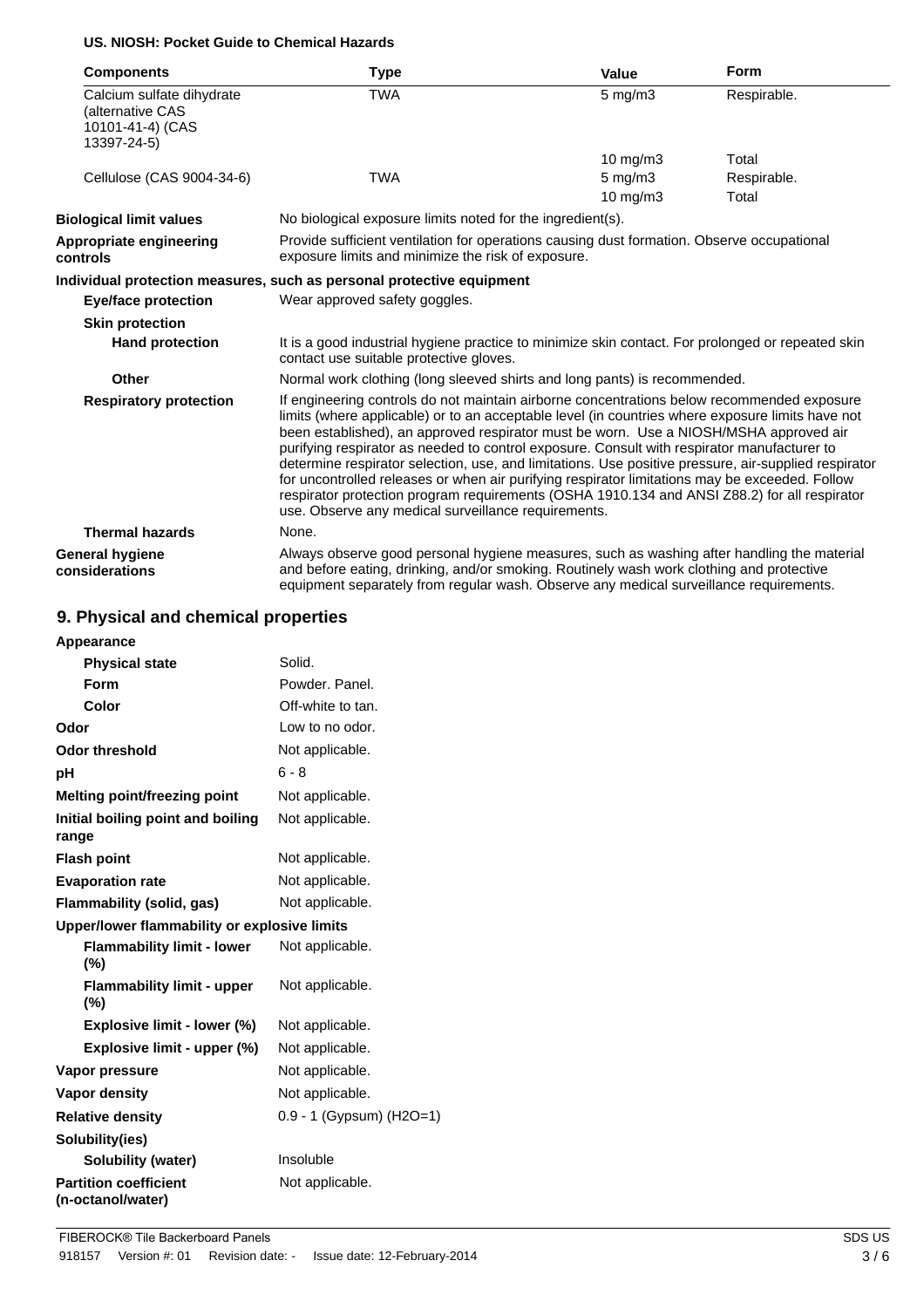| <b>Auto-ignition temperature</b> | Not applicable.              |
|----------------------------------|------------------------------|
| <b>Decomposition temperature</b> | 2642 °F (1450 °C)            |
| <b>Viscosity</b>                 | Not applicable.              |
| <b>Other information</b>         |                              |
| <b>Bulk density</b>              | $55 - 64$ lb/ft <sup>3</sup> |
| <b>Particle size</b>             | Varies.                      |
| VOC (Weight %)                   | 0 %                          |

# **10. Stability and reactivity**

| <b>Reactivity</b>                            | Not available.                                       |
|----------------------------------------------|------------------------------------------------------|
| <b>Chemical stability</b>                    | Material is stable under normal conditions.          |
| <b>Possibility of hazardous</b><br>reactions | Hazardous polymerization does not occur.             |
| <b>Conditions to avoid</b>                   | Contact with incompatible materials.                 |
| Incompatible materials                       | Strong oxidizing agents. Strong acids.               |
| <b>Hazardous decomposition</b><br>products   | Calcium oxides, carbon dioxide, and carbon monoxide. |

# **11. Toxicological information**

| Information on likely routes of exposure |  |  |  |
|------------------------------------------|--|--|--|
|------------------------------------------|--|--|--|

| Ingestion                                                                          | Not likely, due to the form of the product.                                                    |                                                                         |                                                                                                                                                                                                      |  |
|------------------------------------------------------------------------------------|------------------------------------------------------------------------------------------------|-------------------------------------------------------------------------|------------------------------------------------------------------------------------------------------------------------------------------------------------------------------------------------------|--|
| <b>Inhalation</b>                                                                  | Inhalation of dusts may cause respiratory irritation.                                          |                                                                         |                                                                                                                                                                                                      |  |
| <b>Skin contact</b>                                                                | Under normal conditions of intended use, this material does not pose a skin hazard.            |                                                                         |                                                                                                                                                                                                      |  |
| Eye contact                                                                        | irritation (1).                                                                                |                                                                         | Mechanical processing may generate dust. Direct contact with eyes may cause temporary                                                                                                                |  |
| Symptoms related to the<br>physical, chemical and<br>toxicological characteristics |                                                                                                |                                                                         | Under normal conditions of intended use, this material does not pose a risk to health.                                                                                                               |  |
| Information on toxicological effects                                               |                                                                                                |                                                                         |                                                                                                                                                                                                      |  |
| <b>Acute toxicity</b>                                                              |                                                                                                | Not expected to be a hazard under normal conditions of intended use.    |                                                                                                                                                                                                      |  |
| <b>Skin corrosion/irritation</b>                                                   |                                                                                                | Gypsum was not found to be a skin irritant.                             |                                                                                                                                                                                                      |  |
| Serious eye damage/eye<br><b>irritation</b>                                        |                                                                                                | Gypsum does not cause serious eye damage or irritation.                 |                                                                                                                                                                                                      |  |
| <b>Respiratory or skin sensitization</b>                                           |                                                                                                |                                                                         |                                                                                                                                                                                                      |  |
| <b>Respiratory sensitization</b>                                                   |                                                                                                | expected to be a respiratory sensitizer.                                | No data available, but based on results from the skin sensitization study, calcium sulfate is not                                                                                                    |  |
| <b>Skin sensitization</b>                                                          |                                                                                                | Not a skin sensitizer (2).                                              |                                                                                                                                                                                                      |  |
| <b>Germ cell mutagenicity</b>                                                      |                                                                                                | No evidence of mutagenic potential exists (3,4,5).                      |                                                                                                                                                                                                      |  |
| Carcinogenicity                                                                    |                                                                                                | No evidence of carcinogenic potential exists (6).                       |                                                                                                                                                                                                      |  |
| <b>Reproductive toxicity</b>                                                       |                                                                                                | No evidence of reproductive toxicity exists (2).                        |                                                                                                                                                                                                      |  |
| Specific target organ toxicity -<br>single exposure                                |                                                                                                | No data available, but none expected.                                   |                                                                                                                                                                                                      |  |
| Specific target organ toxicity -<br>repeated exposure                              |                                                                                                | No data available, but none expected.                                   |                                                                                                                                                                                                      |  |
| <b>Aspiration hazard</b>                                                           |                                                                                                | Due to the physical form of the product it is not an aspiration hazard. |                                                                                                                                                                                                      |  |
| <b>Chronic effects</b>                                                             |                                                                                                | No specific acute or chronic health impact noted.                       |                                                                                                                                                                                                      |  |
| 12. Ecological information                                                         |                                                                                                |                                                                         |                                                                                                                                                                                                      |  |
| <b>Ecotoxicity</b>                                                                 | environment.                                                                                   |                                                                         | The product components are not classified as environmentally hazardous. However, this does not<br>exclude the possibility that large or frequent spills can have a harmful or damaging effect on the |  |
| <b>Components</b>                                                                  |                                                                                                | <b>Species</b>                                                          | <b>Test Results</b>                                                                                                                                                                                  |  |
|                                                                                    |                                                                                                | Calcium sulfate dihydrate (alternative CAS 10101-41-4) (CAS 13397-24-5) |                                                                                                                                                                                                      |  |
| <b>Aquatic</b>                                                                     |                                                                                                |                                                                         |                                                                                                                                                                                                      |  |
| Fish                                                                               | LC50                                                                                           |                                                                         | Fathead minnow (Pimephales promelas) > 1970 mg/l, 96 hours                                                                                                                                           |  |
| <b>Persistence and degradability</b>                                               | Not applicable for the salt of inorganic compounds. Calcium sulfate dissolves in water without |                                                                         |                                                                                                                                                                                                      |  |

| Persistence and degradability | Not applicable for the sait of inorga<br>undergoing chemical degradation. |
|-------------------------------|---------------------------------------------------------------------------|
|                               |                                                                           |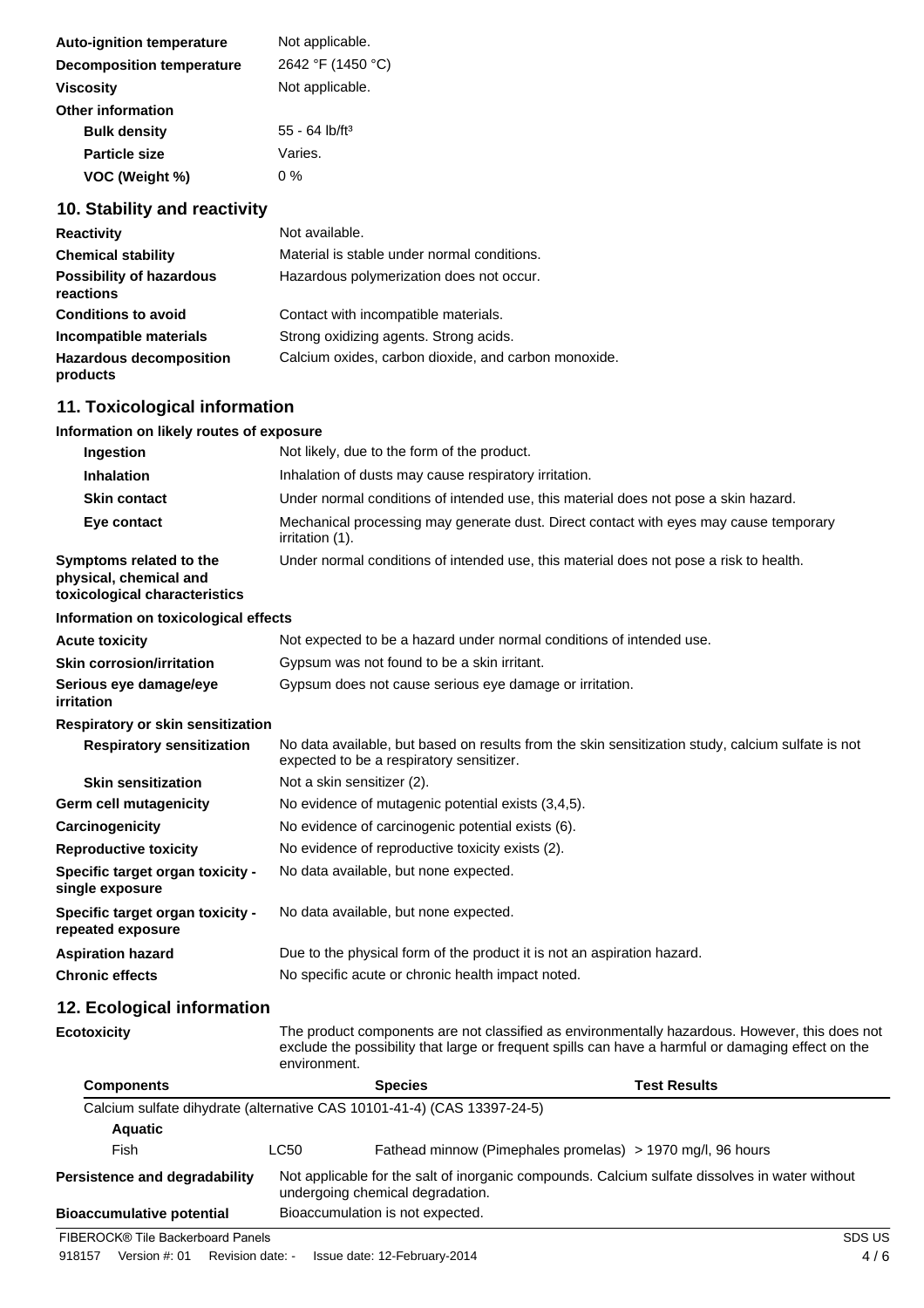| <b>Mobility in soil</b> | Calcium sulfate has a low potential for adsorption to soil. If water is applied, gypsum dissolves and<br>the calcium and sulfate ions are mobile and penetrate the subsoil (6). |
|-------------------------|---------------------------------------------------------------------------------------------------------------------------------------------------------------------------------|
| Other adverse effects   | None expected.                                                                                                                                                                  |

#### **13. Disposal considerations**

| <b>Disposal instructions</b>             | Dispose in accordance with applicable federal, state, and local regulations. Recycle responsibly. |
|------------------------------------------|---------------------------------------------------------------------------------------------------|
| Local disposal regulations               | Dispose of in accordance with local regulations.                                                  |
| Hazardous waste code                     | Not regulated.                                                                                    |
| Waste from residues / unused<br>products | Dispose of in accordance with local regulations.                                                  |
| Contaminated packaging                   | Dispose of in accordance with local regulations.                                                  |

## **14. Transport information**

#### **DOT**

Not regulated as dangerous goods.

#### **IATA**

Not regulated as dangerous goods.

#### **IMDG**

Not regulated as dangerous goods.

**Transport in bulk according to** Not applicable. This product is a solid. Therefore, bulk transport is governed by IMSBC code. **Annex II of MARPOL 73/78 and**

## **the IBC Code**

### **15. Regulatory information**

**US federal regulations** This product is not hazardous according to OSHA 29CFR 1910.1200.

#### **TSCA Section 12(b) Export Notification (40 CFR 707, Subpt. D)**

Not regulated.

**US. OSHA Specifically Regulated Substances (29 CFR 1910.1001-1050)**

Not listed.

**CERCLA Hazardous Substance List (40 CFR 302.4)**

Not listed.

#### **Superfund Amendments and Reauthorization Act of 1986 (SARA)**

**Hazard categories** Immediate Hazard - No Delayed Hazard - No Fire Hazard - No Pressure Hazard - No Reactivity Hazard - No

#### **SARA 302 Extremely hazardous substance**

Not listed.

**SARA 311/312 Hazardous** No

**chemical**

#### **SARA 313 (TRI reporting)**

Not regulated.

#### **Other federal regulations**

**Clean Air Act (CAA) Section 112 Hazardous Air Pollutants (HAPs) List**

Not regulated.

## **Clean Air Act (CAA) Section 112(r) Accidental Release Prevention (40 CFR 68.130)**

Not regulated.

**Safe Drinking Water Act** Not regulated.

# **(SDWA)**

#### **US state regulations US. Massachusetts RTK - Substance List**

Calcium sulfate dihydrate (alternative CAS 10101-41-4) (CAS 13397-24-5) Cellulose (CAS 9004-34-6)

#### **US. New Jersey Worker and Community Right-to-Know Act** Calcium sulfate dihydrate (alternative CAS 10101-41-4) (CAS 13397-24-5)

Cellulose (CAS 9004-34-6)

### **US. Pennsylvania Worker and Community Right-to-Know Law** Calcium sulfate dihydrate (alternative CAS 10101-41-4) (CAS 13397-24-5) Cellulose (CAS 9004-34-6)